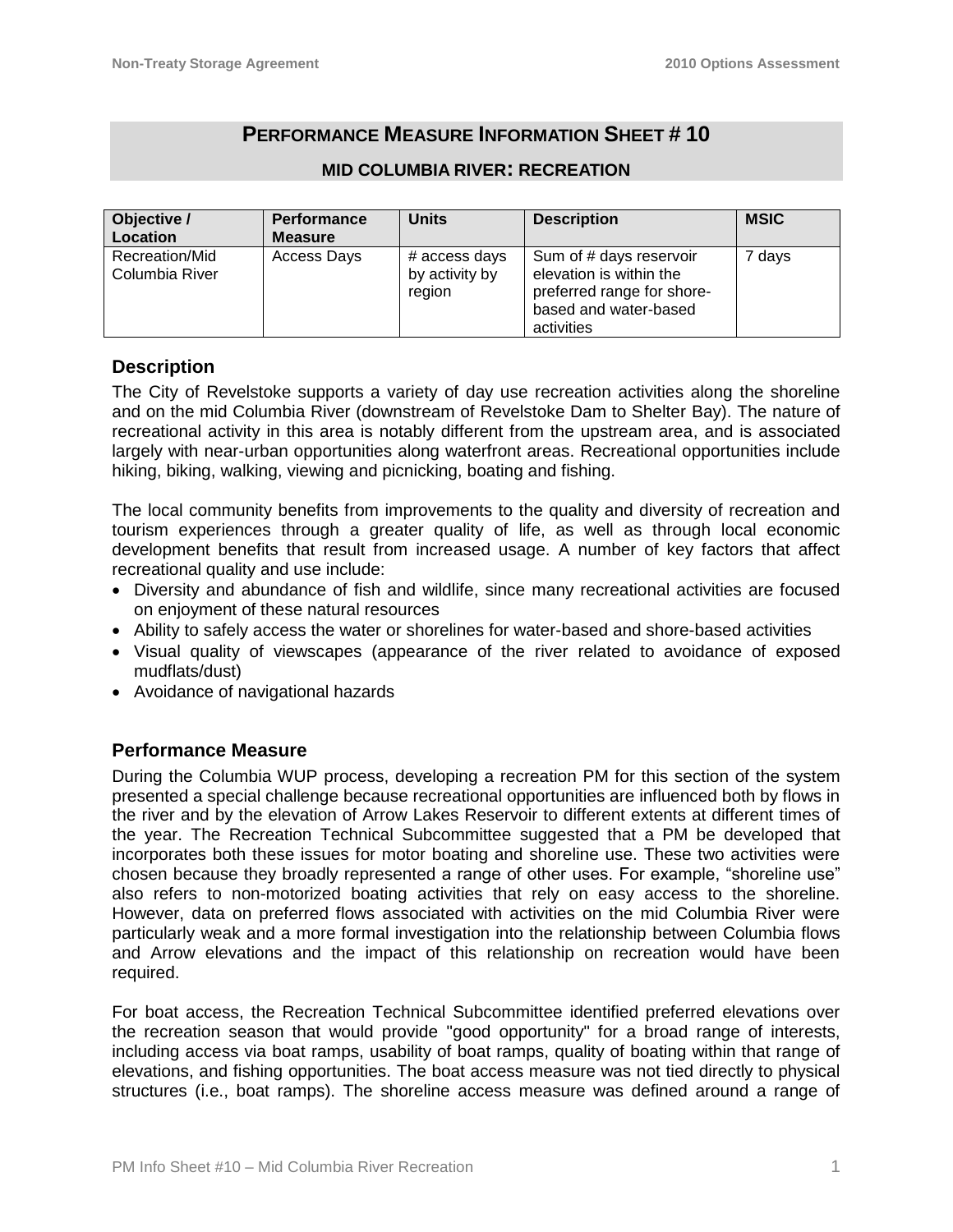elevations that constituted "good opportunity" for shore-based activities, with activities decreasing in frequency when the water is above this elevation threshold.

The elevation thresholds were developed based on critical water levels for viewshed quality, shore-based activities and water-based activities, as summarized in RL&L (2001).

For the NTS analysis, the recreational seasons were modified from those used in the WUP based on input received during the Oct 2010 NTS Stakeholder Session.

#### **NTS PM Definitions**

| Area           | <b>Measure</b>               | <b>Dates</b>        | <b>Critical Elevation Zone</b> |
|----------------|------------------------------|---------------------|--------------------------------|
| Arrow<br>Lakes | Boat Access Days             | 01 May to 30 Sept   | # days at or above 1435 ft     |
| Reservoir      | <b>Shoreline Access Days</b> | 01 April to 30 Sept | # days below 1435 ft           |

# **Calculations**

For each scenario:

- 1. Assemble the simulated results for month-end reservoir elevations over 60 years (1940- 2000; Figure 1).
- 2. Count the number of days over the defined recreation season that the reservoir water levels fall above the threshold for boat access and below the threshold for shoreline access.
- 3. Summarize all statistics (Figures 2 and 3).



**Figure 1. HYSIM Simulated Mid Columbia River (Arrow Lakes) elevations. Median over 60 years showing the preferred elevation threshold for recreation (boat access and shoreline access).**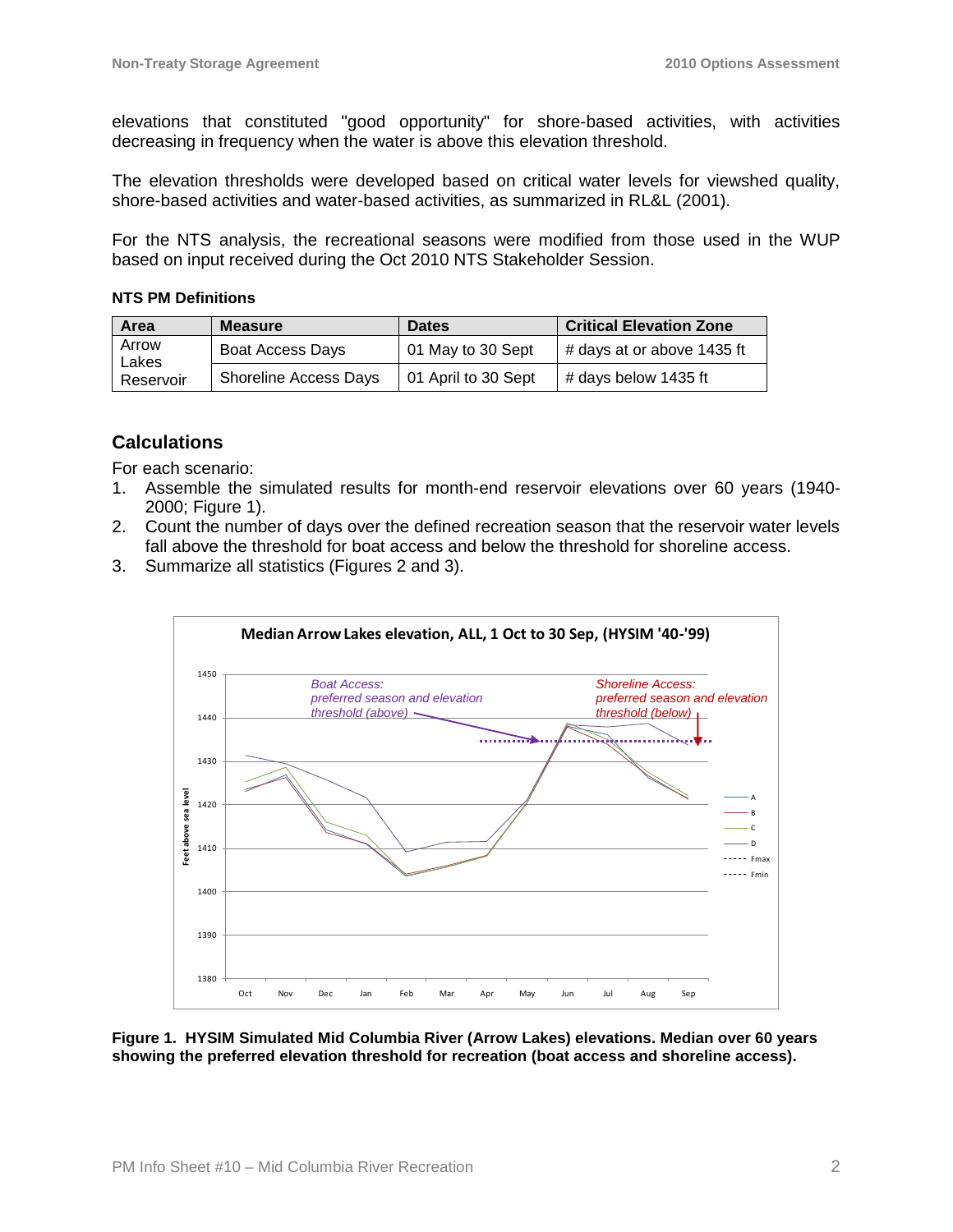# **Key Assumptions and Uncertainties**

- Each scenario is simulated using the same set of system constraints, input assumptions (e.g., load forecasts) and historic basin inflows (1940 – 2000).
- Assumes that there is minimal recreational use outside the defined recreation season.
- Assumes that the preferred season and elevations are accurate.
- Uncertain whether the preferred recreation elevations for the mid Columbia River are capturing the essence of access issues for boating and shoreline use.

### **Results**

Scenario D (no NTS) provides the greatest number of boat access days within the preferred elevation zone on the mid Columbia River. Conversely, this scenario represents the least desirable option for providing shoreline access to the river.

All of the "with NTS" scenarios (A through C) perform similarly for both boat and shoreline access, with no one scenario providing any significant benefit to recreation over the other.

#### **Figure 2. Boat Access Days – HYSIM Results for all NTS scenarios**



**Figure 3. Shoreline Access Days – HYSIM Results for all NTSA scenarios**